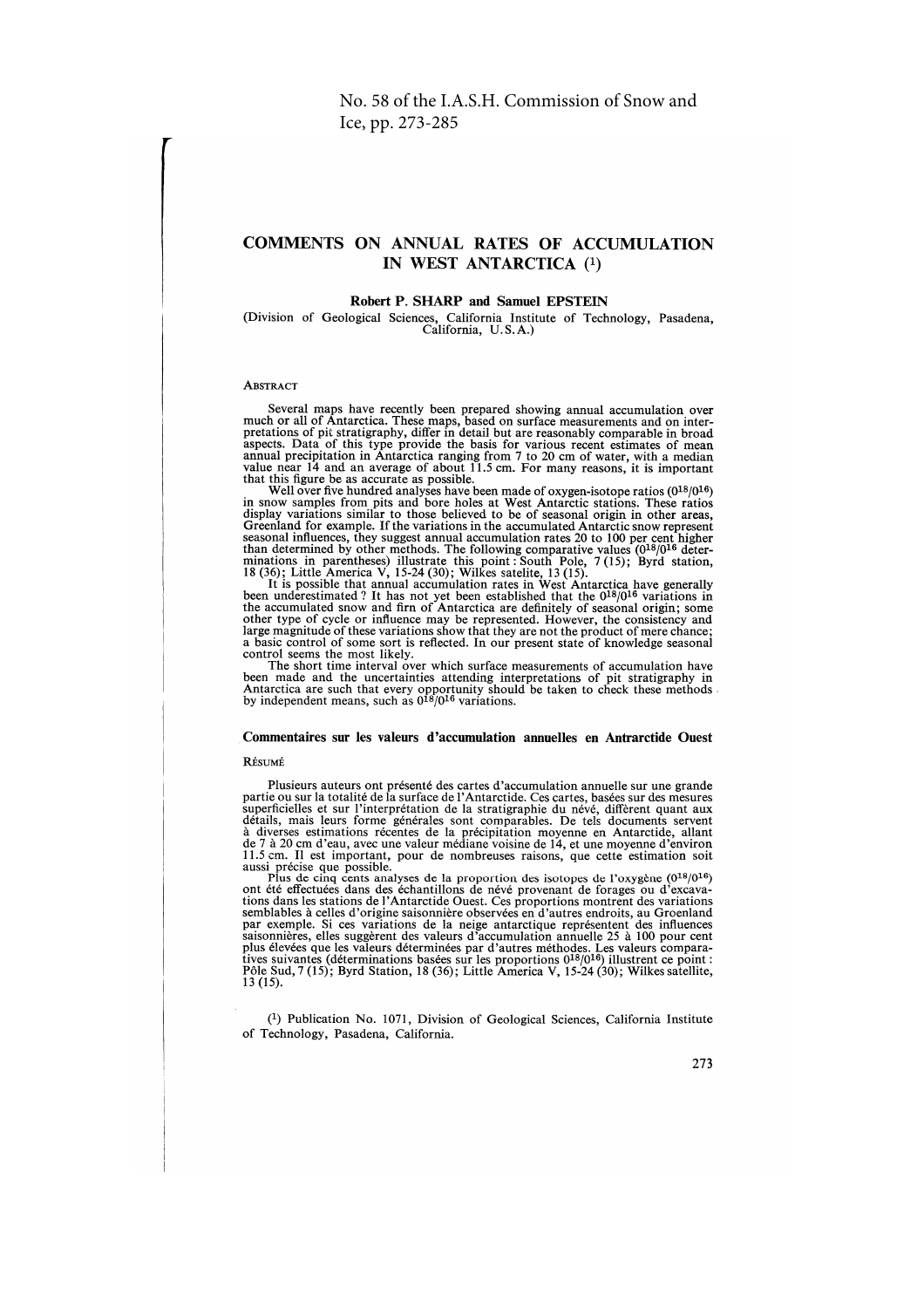Les variations des proportions  $0^{18}/0^{16}$  sont suffisamment importantes et consistantes pour qu'il ne soit pas permis de les ignorer. Est-il possible que les valeurs<br>d'accumulation annuelle dans l'Antarctide Ouest aient été sous-estimées? Il n'a pas<br>eté prouvé que les variations des rapports  $0^{18}/0^{1$ de la stratigraphie de névé en Antarctide sont telles qu'aucun effort ne doit être<br>épargné pour contrôler ces méthodes par des moyens indépendants. Nous n'avons<br>pas l'illusion que les proportions des isotopes  $0^{18}/0^{16}$ les autres methodes.

#### 1. INTRODUCTION

The mass budget of the Antarctic Ice Sheet, past, present and future, is a matter of considerable interest to disciplines such as meteorology, climatology, glaciology, and oceanography. It bears importantly on calculations of the dynamic response of ice sheets to climatic change (Nye, 1960; 1961; Weertman, 1961a; 1961b), on the past and future history of this great ice mass, and on evaluations of eustatic changes in sea level, among other things. Determination of the Antarctic ice budget is not easy (Wexler, 1961), partly because assessment of wastage is so difficult. Measurement of accumulation is easier, and good progress has been made using several methods,

Determination of current accumulation is best made by surface measurements, either with reference to arrays of stakes or even better with respect to shallow subsurface markers. Because of large variations from spot to spot such measurements must be made at a great number of widely spaced points, but this is possible and it is one of the great strengths of the surface procedure. Reliable measurements of mean accumulation for more extended periods can best be made with respect to subsurface reference horizons of known date, such as that defined by the buried Snow Cruiser at Little America III (Vickers, 1959). As yet reliable reference horizons are distressingly few, but ash falls or radioactive particles such as Sr90 (Drevinsky, *eta/,* 1958) may prove useful. Perhaps steps should be taken at once to establish marker horizons in a number of key localities for use in future decades.

Accumulation determinations extending still farther back in time or to be made in situations where surface methods are not applicable, must be based largely on physical stratigraphy or on variations in other properties, such as oxygen or hydrogen isotopes (Gonfiantini and Picciotto, 1959; Picciotto, *et al,* 1960; Botter, *et al,* 1961), that can be observed or measured within the accumulated materials. Since these methods necessarily involve varying degrees of interpretation, it is important that they be checked at every opportunity by comparison with established and accepted procedures.

The objective of this brief article is to offer some interpretations of oxygen isotope ratios measured in well over 500 samples of snow and firn from United States I G Y stations in West Antarctica.

The basic consideration underlying identification of annual layers in accumulated snow and firn by means of  $0^{18}/0^{16}$  variations is the well-established relationship of a lowering of the  $0^{18}/0^{16}$  ratio with decreasing temperature of precipitation (see for example, Epstein and Mayeda, 1953; Epstein, 1956; Dansgaard, 1953). There is no reason to doubt that this relationship applies in Antarctica just as it does in other parts of the world so far studied. Detailed stratigraphic studies, careful sampling, and analyses have demonstrated that variations in  $0^{18}/0^{16}$  ratios can be succesfully used to identify annual layers in the accumulated snow and firn of Greenland (Benson, 1960, p. 90-94; Epstein and Sharp, 1959). Hopefully, this same procedure can be applied in Antarctica, although it is recognized that factors affecting the 0-isotope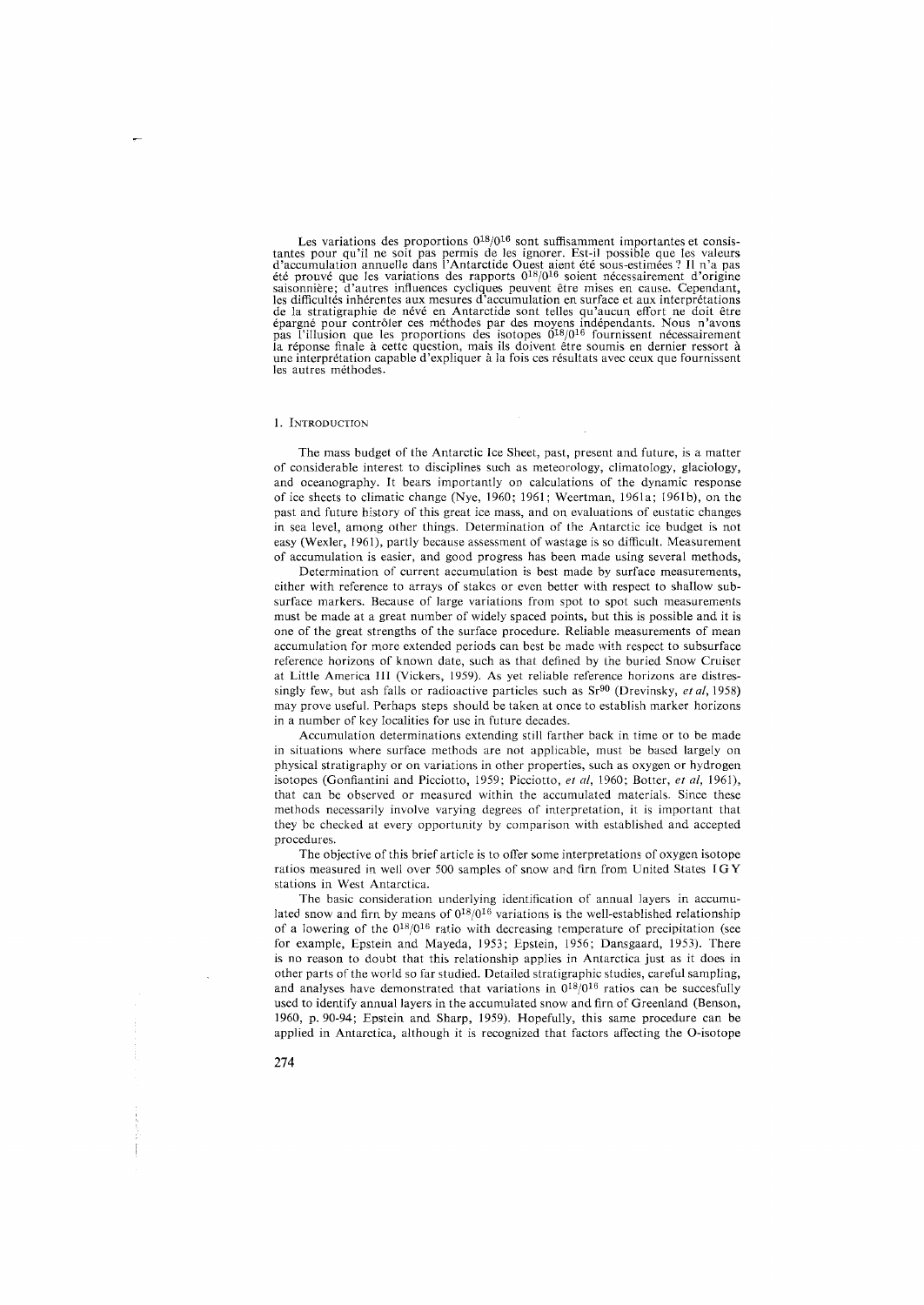ratios of accumulated snow in Antarctica may be so varied and complex that relationships recognized in other regions do not hold here. The problem in Antarctica is to determine whether or not seasonal differences that existed in the snow when first precipitated are preserved in recognizable form and in proper sequence in the accumulated materials. For example, one might suspect that deep scour and reworking of snow by the powerful and prevailing Antarctic winds would eliminate or mask seasonal differences in the  $0^{18}/0^{16}$  ratios of the accumulated material (Giovinetto, 1960, p. 4; Stuart and Heine, 1961 a, p. 5; Morris and Peters, 1960, p. 163; Harlin, 1958, p. 121; Loewe, 1956, p. 658). Wind action undoubtedly complicates the situation, but it is not yet demonstrated that it necessarily invalidates either the stratigraphic or geochemical approaches.

As always, in attacking a new situation, understanding of the details and complexities is initially so incomplete that proper sampling constitutes a major problem. Best sampling procedures can usually be devised only after initial analyses have been made, and the problems defined. Our work has not yet attained this phase of sophistication.

In obtaining specimens from West Antarctica we have enjoyed the willing and devoted cooperation of the many Antarctic field scientists individually identified and acknowledged in succeeding pages. Our colleague, Irene Goddard, has contributed much assistance in laboratory work and data compilation. This investigation was sponsored by the U.S. National Committee of the IGY and supported by funds supplied through the National Science Foundation.

All figures on  $0^{18}/0^{16}$  ratios cited herein are expressed as a deviation ( $\delta$ ) from the ratio of a standard, in parts per thousand,  $(0/00)$  as calculated by the following formula. The standard is mean ocean water.

$$
\delta = \left[ \frac{0^{18}/0^{16} \text{ sample}}{0^{18}/0^{16} \text{standard}} - 1 \right] \times 1000.
$$

The accuracy of  $\delta$  is  $\pm$  0.1% of 1% of the  $\delta$  value whichever is the larger. Since all fresh waters are poorer in  $0^{18}$  than ocean water, their  $\delta$  values are negative.

# 2. RESULTS FROM INDIVIDUAL STATIONS

 $\mathbf{I}$ 

## (a) *South Pole (Amundsen-Scott) Station*

A good opportunity for direct comparison of 018/016 data with stratigraphic interpretations was provided through generous cooperation by Mario Giovinetto (1960), who accomplished a careful, thorough and productive study of accumulation at the South Pole station in 1958. Giovinetto furnished a suite of samples from pit No. 11 at the Pole station and provided, via personal letter, details of his stratigraphic interpretations. The samples were taken in continuous succession from the surface to a depth of 78 cm, each specimen representing a 3 cm increment. The essential data are summarized in Figure 1.

The  $0^{18}/0^{16}$  curve has a normal appearance, and were it from some other region, would be interpreted as indicating "summer" (S) and "winter" (W) periods as shown. Interpretation is handicapped by the short length of the curve which introduces uncertainty as to whether or not the relative high  $\delta$  value at 8 cm and the low value at 74 cm represent additional "summer" and "winter" periods respectively. Aside from that, the only obvious departure from the above interpretation would be to assume that the high  $\delta$  value at 66 cm does not represent a "summer" period and that the "winter" low now placed at 60 cm should be shifted to 74 cm. We prefer the interpretation offered.

Worth noting is the fact that layers centering at 23 and 66 cm, stratigraphically identified as summer snow by Giovinetto, also yield "summer" peaks on the 0-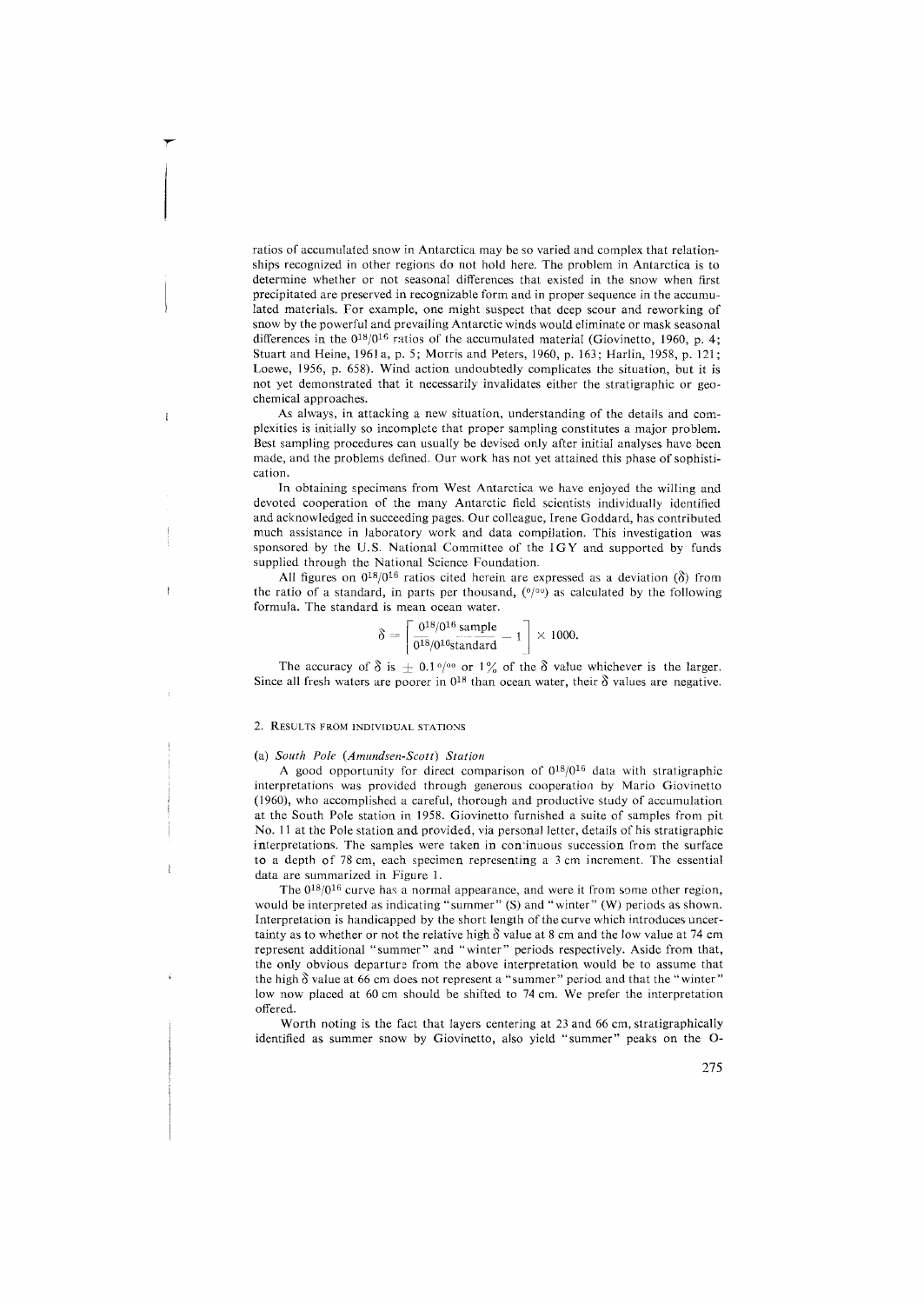isotope curve (Fig. 1). Furthermore, the "winter" lows on the 0-isotope curve at depths of 12, 60 and 74 cm occur within layers of stratigraphically identified winter snow. In these respects the 0-isotope curves and stratigraphic data agree remarkably well. However, a crucial difference appears with regard to stratigraphic identification of summer layers at 40 and 50 cm for which no corresponding significant "summer" peaks can be found on the 0-isotope curve.

The  $0^{18}/0^{16}$  curve suggests that the section between 23 and 66 cm depth represents one year of accumulation rather than 3 as indicated by stratigraphic studies. It is perhaps significant that Giovinetto placed queries ( ?) alongside some of his interpretations through this part of the section. It is hard to see how these differences can be attributed to partial removal of the section by wind scour. Such action should affect both the 0-isotope and stratigraphic relationships in the same way.





At a mean density of 0.35, the 43 cm of snow between 23 and 66 cm depth in pit No. 11 is equivalent to 15 cm of water. This represents one year of accumulation according to 0-isotope interpretations, or 3 years according to stratigraphic data. From careful study of sections in a number of pits, Giovinetto (1960, p. 26, 45, 76, 87) arrives at a mean annual accumulation at the Pole of 7 cm of water. Giovinetto's (1960, p. 26, 29, 41) stratigraphic studies suggest large and irregular variations in annual accumulation, 3.3 to 13.3 cm of water, from spot to spot within a single year and from year to year at a single site. Thus, a one-year determination based on 0 isotope ratios, or on any other method, at a single site has little meaning with respect to a mean value. However, the 15-cm value based on 0-isotope variations has this significance : it was obtained from a section for which stratigraphic studies indicate a mean annual accumulation of *5* cm of water. If Giovinetto's many stratigraphic observations and interpretations at the Pole station are consistent, and there is every reason to believe they are, then it is possible that the mean value of 7 cm derived from these interpretation may be too low.

The data so far published on surface stake measurements at the Pole suggest an annual accumulation in the neighborhood of 10 cm of water (Giovinetto, 1960, p. 87). This is a none-too-reliable figure as it involves extrapolation from 10 months and covers a calendar year rather than a precipitation year. Later surface measurements are said to indicate an annual accumulation of 6 to 7 cm. The 0-isotope data suggest these values may not yet give a reliable average figure.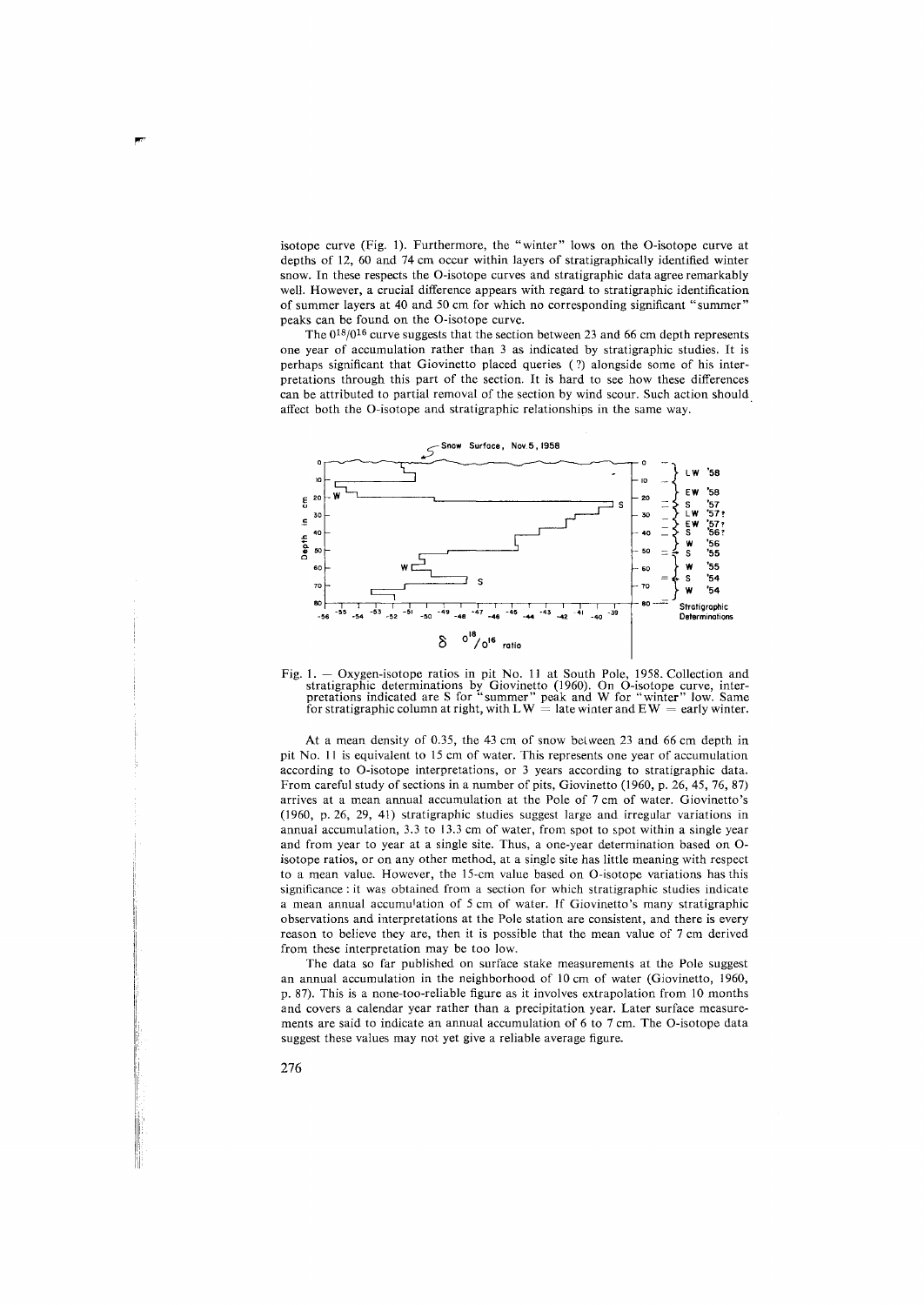#### (b) *Byrd Station*

Analyses were made of a large number of specimens from 1957 deep pit and the deep core hole at Byrd Station. A painstaking job of sampling by V. H. Anderson (1958, p. 73) furnished specimens representing each centimeter between the depths of 1050 and 1250 cm in the 1957 deep pit. Analyses of this material yield a goodlooking  $0^{18}/0^{16}$  curve (Fig. 2). The large abrupt drop off on either side of the "summer" peak at 1107 cm may be due to removal of material by wind scour.

The  $0^{18}/0^{16}$  curve (Fig. 2) suggests that not quite 3 years of accumulation are represented by this 200 cm of material. Stratigraphic interpretations indicate that a little over 4 years are involved (Anderson, 1958, p. 74). As at the Pole station, stratigraphic data confirm the 3 "summer" peaks on the 0-isotope curve, but again more summer layers are recognized stratigraphically than are indicated by the  $0^{18}/0^{16}$ curve. The 0-isotope curve "summer" peaks and the stratigraphically identified summer layers line up as follows, depths in cm :

| $0^{18}/0^{16}$ "Summer" Peaks | Stratigraphically Identified<br>Summer Layers |  |
|--------------------------------|-----------------------------------------------|--|
| 1070 cm                        | 1063 cm                                       |  |
| 1107 cm                        | $1104 \; \text{cm}$                           |  |
|                                | 1145 cm                                       |  |
| 1198 cm                        | $1203$ cm                                     |  |
|                                | 1252 cm                                       |  |

There are no indications of "summer" peaks on the 0-isotope curve at 1145 and 1252 cm to match the stratigraphic data, and there is nothing in the shape of the 0-isotope curves suggesting a hiatus produced by wind scour at these depths. Otherwise, the agreement between the 0-isotope curve and the stratigraphic interpretation is consistent.

The "summer" peaks on the  $0^{18}/0^{16}$  curve define two annual layers equivalent to 21 and 51 cm of water. If "winter" lows are considered and a little extrapolation is made at the top of the section, 3 annual layers of 25, 16, and 67 cm of water can be identified. Both sets of figures average out at 36 cm.

Personnel of SIPRE have generously cooperated in supplying samples from the deep core hole at Byrd station (Marshall and Gow, 1958; Bender, 1958; Patenaude, *et al,* 1959). The results from some of these analyses are erratic, possibly because the specimens involved suffered from evaporation. If the most obvious irregularities in analyses are ignored and general trends are followed, curves are obtained which are similar to that shown in Figure 3. The data for Figure 3 are based on samples that are believed not to have experienced evaporation, thanks to special handling by A. J. Gow. The various  $0^{18}/0^{16}$  curves obtained from analyses of the deep-hole core, as interpreted by us, yield the following annual accumulation values (Table 1). The mean value of 37 cm thus obtained is consistent with the 36 cm obtained from the 1957 deep pit.

The commonly accepted value for mean annual accumulation at Byrd station is 18 cm of water (Giovinetto, 1961, p. 388; Cameron and Goldthwait, 1961, p. 8). This figure is based on surface-stake measurements (Long, 1961, p. 13) and interpretations of pit stratigraphy (Anderson, 1958, p. 74). Here again interpretation of  $0^{18}/0^{16}$  variations suggests an annual accumulation at Byrd station roughly twice that now measured on the surface or derived from stratigraphic studies. It is important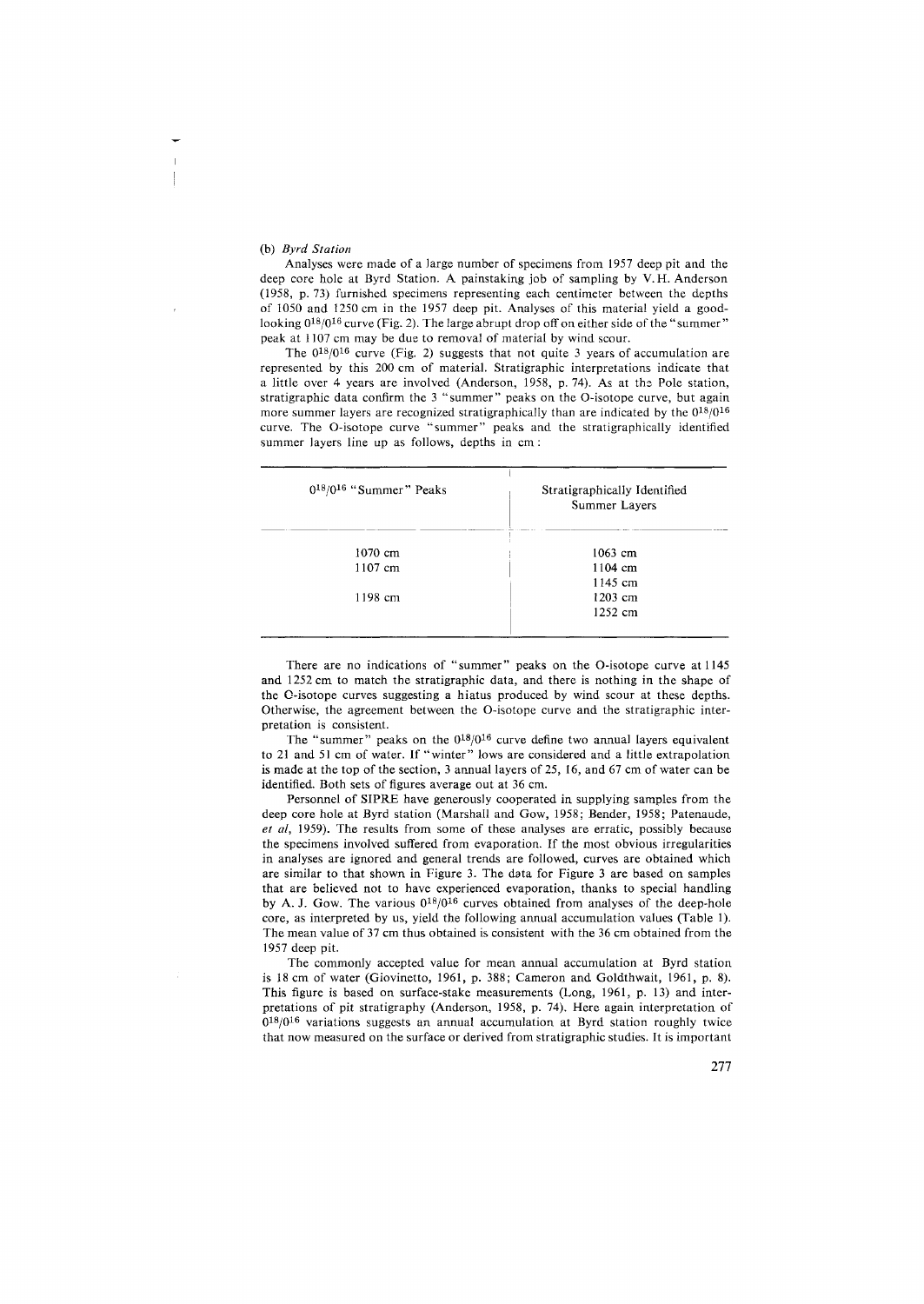

Fig.  $2 - \text{Oxygen-isotope ratios}$  in 1957 deep pit at Byrd station, collection by Anderson (1958, p. 73). W is interpreted as "winter" low and S as "summer" peak. Sharp drop off on each side of "summer" peak at 1170 cm may reflect wind

# TABLE I

| Depth Interval<br>in Meters | Average Annual Accumulation<br>Cm of Water |  |
|-----------------------------|--------------------------------------------|--|
| $66.38 - 66.63$             | 43                                         |  |
| $114.90 - 116.05$           | 44                                         |  |
| $214.89 - 215.47$           | 27                                         |  |
| $287.89 - 288.35$           | 35                                         |  |
| $304.81 - 306.04$           | 36                                         |  |
|                             | Final                                      |  |
|                             | Average $=$ 37                             |  |

Annual Accumulation Rates Derived from Interpretation of  $0^{18}/0^{16}$  Analyses of Specimens from Deep Core Hole, Byrd Station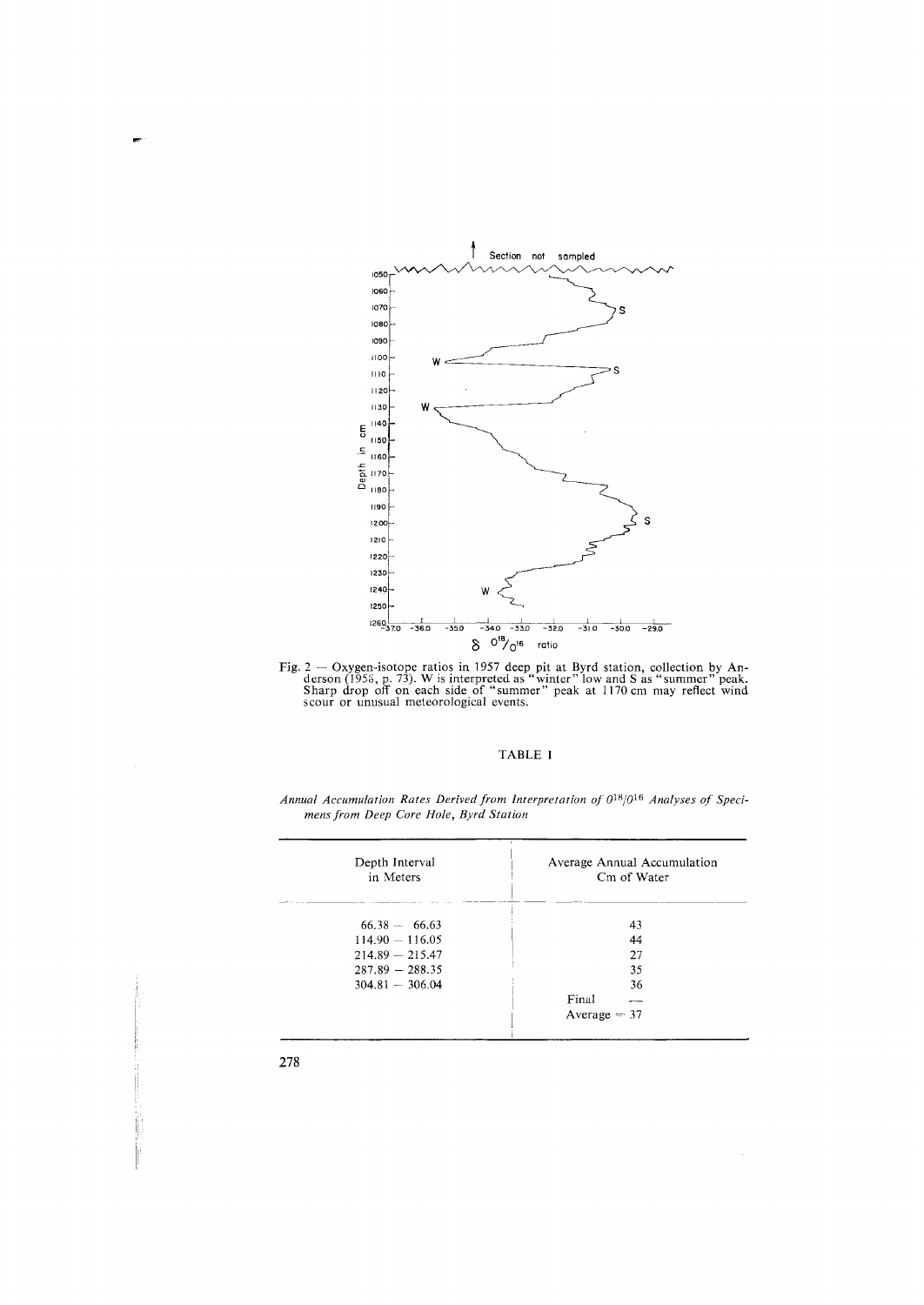

Fig. 3 - Oxygen-isotope ratios in specimens from one section of deep-hole core at Byrd station, sampling by A. J. Gow of SIP RE. Interpretation shown as S ("summer" peak) and W ("winter" low). Note depth is in meters.

to note that the 0-isotope data are derived from materials deposited decades and centuries ago. Direct comparison with surface measurements are necessarily qualified by this age difference. The 0-isotope data cover a longer period of time and should give a better average value for that reason.

# (c) *Little America V*

A large collection of samples taken at close intervals between the depths of 15 and 19 meters in a pit at Little America Vin May of 1957 by A. P. Crary and Hugh Bennett has been analyzed. The resulting  $0^{18}/0^{16}$  curve (Fig. 4) can be interpreted as suggesting annual accumulation layers equivalent to 40.5, 15.8, 27, 27, 40.5 and 31.5 cm of water, for an average of about 30 cm. The irregularities in this curve are more numerous, abrupt and erratic than in the curves obtained at other Antarctic stations. This may reflect a greater effect from wind activity.

The interpretations offered in Figure 4 may be too conservative. A more radical interpretation is suggested by small letters *(s)* and (w) on Figure 4. This would lead to identification of 14 annual layers rather than 6 and to an average annual accumulation value of about 13 cm of water. However, for the present we favor the conservative interpretation largely because of the large annual range known to occur in Antarctic temperatures (Wexler and Rubin, 1961, p. 8) which should result in large variations in the  $\delta$  values.

Mean annual accumulation at Little America V has been given as 15.5 cm by Vickers (1958a, p. 240; 1959, p. 182), 21 cm by Giovinetto (1961, p. 388), and 23.7 cm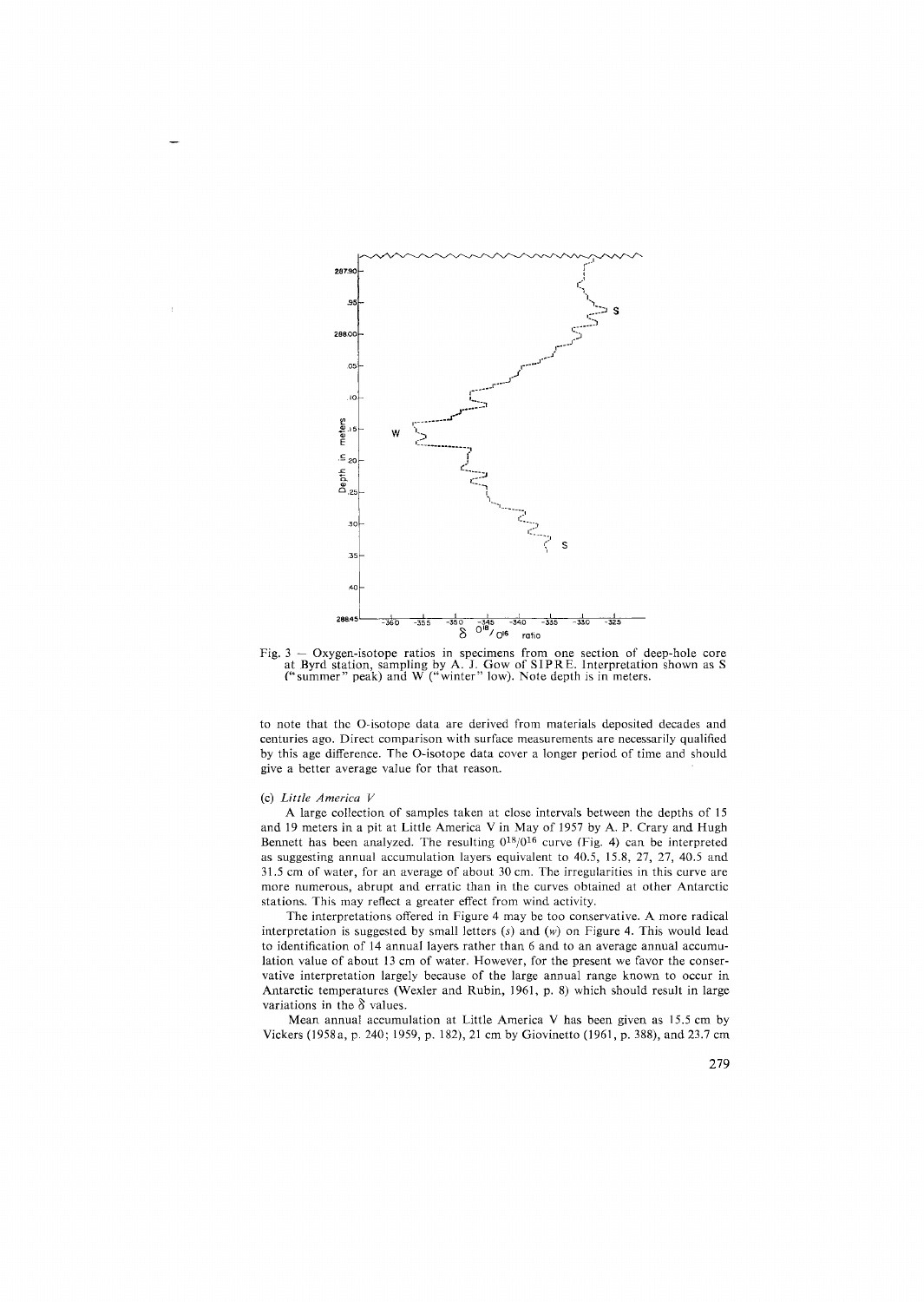

Fig. 4 – Oxygen-isotope ratios in 1957 deep pit at Little America V, collection by A. P. Crary (1961, p. 38) and Hugh Bennett. Preferred interpretation represented by S ("summer" peak) and W ("winter" low). Alternate inte

280

J,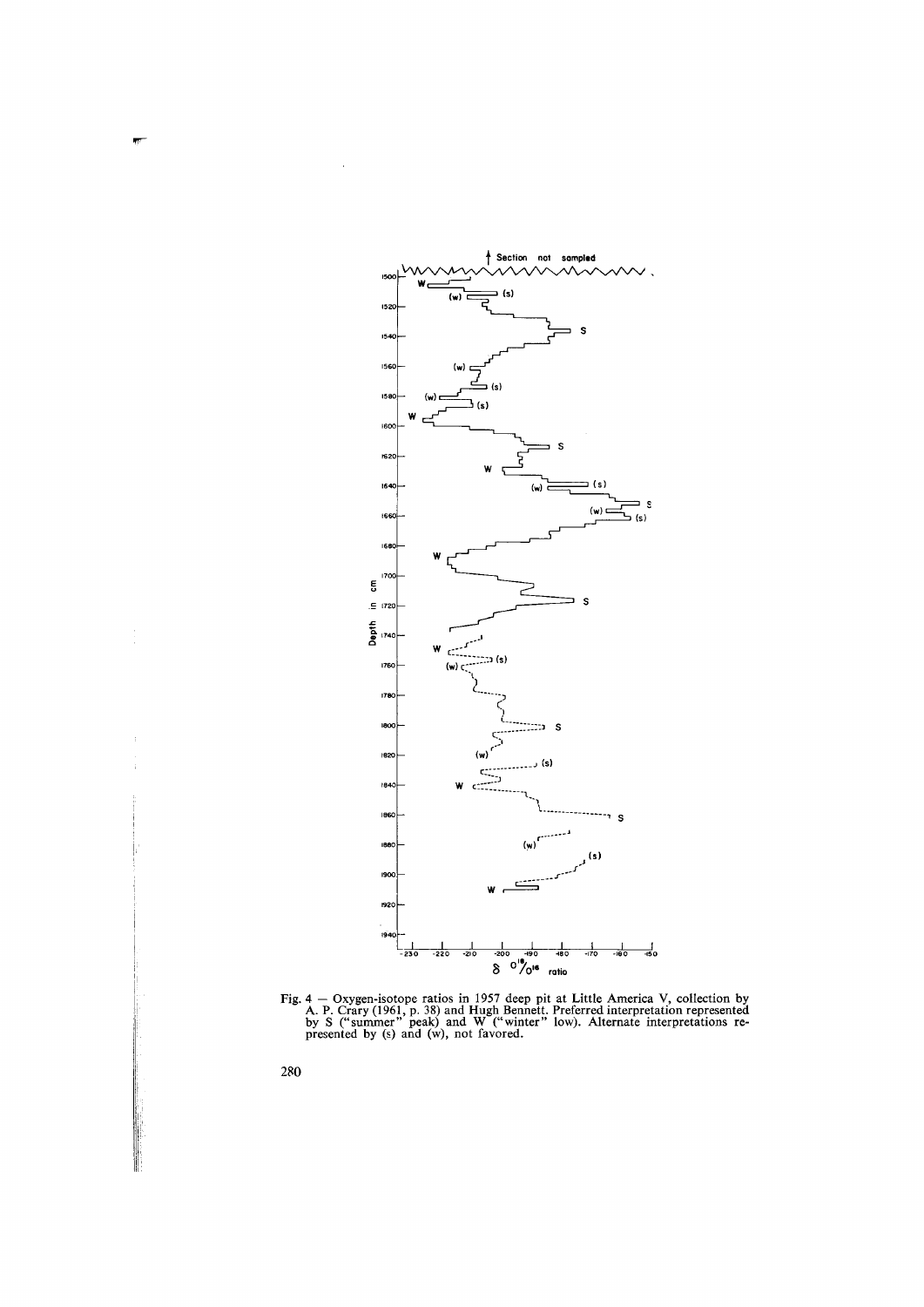by Crary (1961, p. 77). These figures are based on surface stake measurements and stratigraphic data from shallow pits.

One of the most reliable determinations of mean annual accumulation yet made in Antarctica was obtained at Little America III, 80 km west of Little America V, by Vickers (1958a, p. 239; 1958b, p. III-4; 1959, p. 182-183). Here excellent control is provided for stratigraphic studies in a 7-meter pit through identification of the 1939 surface by the buried Snow Cruiser and of the 1947 level by other debris of human occupation. The mean annual accumulation for the 18 years from 1940 to 1958 is 16.2 cm of water. This figure must be accepted for this location. The distribution of Sr90 suggests about 14 cm of water accumulation between 1953 and 1956 at Kainan Bay near Little America V (Drevinsky, *et al,* 958, p. 33).

Thus, the preferred interpretation of  $0^{18}/0^{16}$  variations in material possibly 35 to 40 years old at Little America V suggests an average annual accumulation (30 cm of water) which is considerably greater than that indicated by surface measurements and stratigraphic data at Little America V (15.5-23. 7 cm) or at Little America III (16.2 cm) 80 km west. It is worth noting that Vicker's stratigraphic interpretations at the Snow Cruiser pit indicate a better than 3-fold variation in annual accumulation rates and an annual maximum of 50 cm of water. Wade (1945, p. 168) measured a surface accumulation of roughly 30 cm of water at Little America III in 1940-41. The interpretations of  $0^{18}/0^{16}$  variations at Little America V are entirely compatible with the magnitude of these variations and with the maximum values.

#### (d) *Wilkes Satellite Station*

John T. Hollin kindly provided a collection of 23 specimens taken from pit 3 near the Wilkes satellite station  $(S_2)$ , 80 km inland from the Wilkes base station on the Budd Coast. These samples were collected on January 10, 1959, from the surface to a depth of 139 cm, at intervals of between 3 and 10 cm. Each specimen was selected to represent a distinct stratigraphic horizon. The curve obtained (Fig. 5) by  $0^{18}/0^{16}$ 



Fig. 5 – Oxygen-isotope ratios in 1959 pit at Wilkes satellite station, collection and stratigraphic interpretation by Hollin, Cronk and Robertson (1961, p. 205-206). O-isotope curve interpretations are S ("summer" peak) a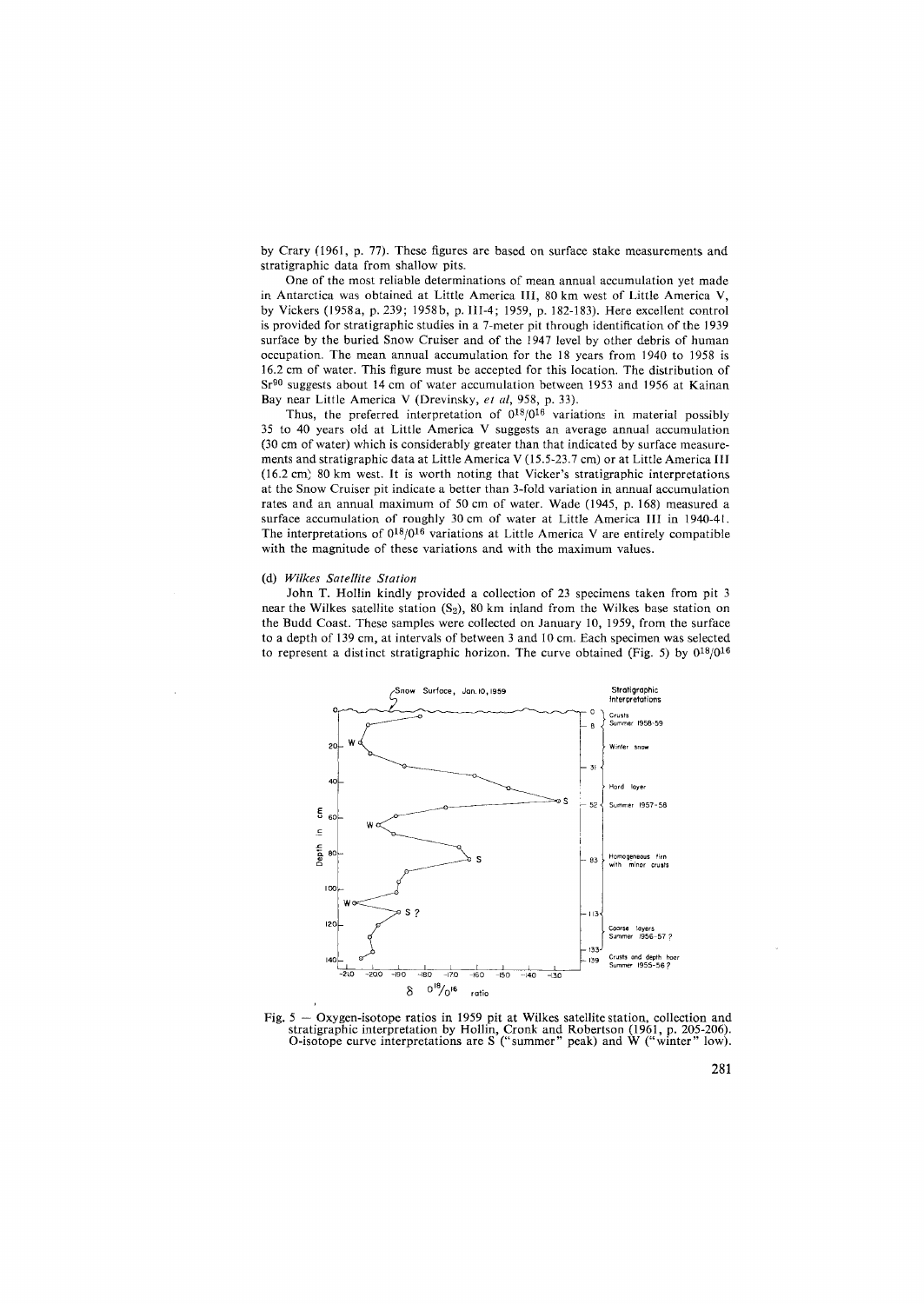analysis of this collection has a normal "seasonal" appearance except for uncertainties toward the bottom. To the right of the  $0^{18}/0^{16}$  curve (Fig. 5) are shown tentative interpretations of stratigraphic relationship made by Hollin, *et al* (1961, p. 205-206). The agreement, in places, is gratifying.

At its top the  $0^{18}/0^{16}$  curve rises steeply, just as it should, toward the January (summer) snow surface. The "winter" low at 18 cm is in stratigraphically identified winter snow, and the "summer" peak at 50 cm comes almost exactly on the stratigraphically identified summer layer at 52 cm. Hollin, *et al,* specifically note that no summer layer could be found between depths of 52 and 113 cm, but the  $0^{18}/0^{16}$  data show a good "summer" peak at 83 cm. Possibly the 0-isotope variations serve as a more sensitive indicator than stratigraphic techniques in this particular instance. The "winter" low on the  $0^{18}/0^{16}$  curve at 108 cm is compatible with stratigraphic data, but the stratigraphically suggested summer layer between 113-133 cm is not strongly expressed on the O-isotope curve. The "summer"?peak at 113 cm might be so interpreted with more confidence if more of the curve were seen below 140 cm. Considering the difficulties of stratigraphic interpretations in the Wilkes area (Hollin, *et al,*  1961, p. 192-193) these agreements are impressive.

Using "summer" peaks on the 0-isotope curves, an annual accumulation of 14 cm of water is suggested; using "winter" lows the value is 16 cm. This compares with an estimate of 13 cm from pit stratigraphy and stake measurements (Hollin *et al,*  1961, p. 193). A more general mean value obtained by stratigraphic studies representing 174 years is 13.3 cm (Hollin and Cameron, 1961, p. 838). Since the 0-isotope data represent only a little over 2 years the value of 15 cm is not a reliable mean, and the departure from the stratigraphically determined value of 13.3 is not particularly significant.

#### 3. DISCUSSION

To sum up, our interpretation of  $0^{18}/0^{16}$  data consistently suggest annual rates of accumulation larger than determined by surface measurements or stratigraphic studies at West Antarctic stations (Table 2). Only at the Wilkes satellite station  $(S_2)$ is there reasonable agreement.

# TABLE II

| Station                                | Annual Accumulation<br>(cm of water)                |                              |  |
|----------------------------------------|-----------------------------------------------------|------------------------------|--|
|                                        | Surface Measurements<br>or<br>Stratigraphic Studies | Oxygen-isotope<br>Variations |  |
| South Pole<br>Byrd<br>Little America V | 18<br>15.5 to 23.7                                  | 15<br>36<br>30               |  |
| Wilkes Satellite $(S_2)$               | 13.3                                                | 15                           |  |

# *Comparison of Annual Rates of Accumulation*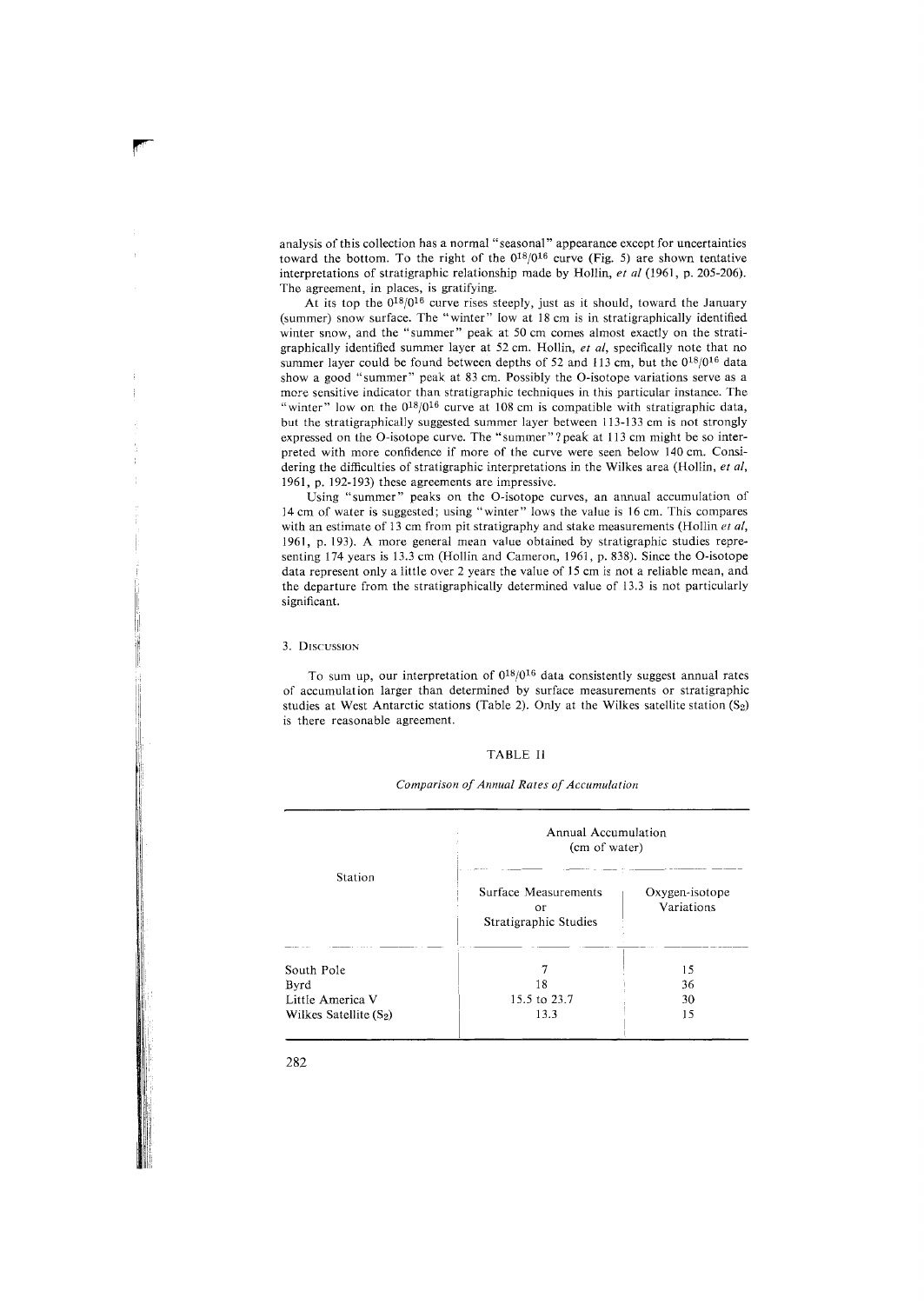There is every reason to assume that the  $0^{18}/0^{16}$  ratios of Antarctic snows reflec seasonal variations when first precipitated. Indeed, measurements of new-fallen snow samples at Ellsworth station carefully collected by the late Paul T. Walker, and at the Belgian (King Baudouin) station (Gonfiantini and Picciotto, 1959, p. 1557) support the concept of seasonal control. The question is to what degree is the seasonal influence preserved in the accumulated materials? Accumulation may be controlled primarily by wind regime, although this remains to be proved. Even so, wind regime may itself reflect seasonal influences.

Interpretation of the 018/016 variations recorded in accumulated Antarctic snow and firn is admittedly a subjective procedure, but no more so than interpretations of firn stratigraphy. The fact that the  $0^{18}/0^{16}$  data do not generally agree with surface measurements, while stratigraphic interpretation frequently does, is one reason for exercising care in attributing a seasonal origin to  $0^{18}/0^{16}$  variations found in the accumulated materials. Nonetheless, this is not a sufficient ground for concluding that 0-isotope variations are without value in determinig annual rates of accumulation for the following reasons: 1) Surface measurements have not yet been longenough continued to give a reliable average value for comparison. 2) Most of the materials for which 018/016 ratios have been determined are from a few to hundreds of years old. If secular changes in accumulation have occurred, comparisons with present-day rates have limited meaning. 3) The  $0^{18}/0^{16}$  curves show large consistent variations that can hardly be the product of chance. They must be the product of some control or influence. For the present we fail to see a more logical or compelling explanation than seasonal variations.

Both the stratigraphic and 0-isotope studies are likely to suffer if part of the section has been removed by wind scour or if no net deposition occurs during the year because of wind action. According to reports, this happens in localized areas (Loewe, 1956, p. 658; Stuart and Heine, 1961 b, p. 998). Whenever the accumulation of an entire year has been lost, both stratigraphic and 0-isotope data will give erroneous average values. Vickers (1958a, p. 239; 1958b, p. III-4) missed 2 out of 18 years in his initial stratigraphic interpretations at the Snow Cruiser pit. On second try he apparently found the missing years, but if he hadn't his mean accumulation figure would have been 18.4 cm rather than 16.2 cm, a difference of 14 per cent.

One might assume that wind mixing of materials would so smear out seasonal differences that winter and summer snow could not be differentiated on the basis of 0<sup>18</sup>/0<sup>16</sup> ratios. Analyses of a large number of wind-blown snow specimens collected by Walter Boyd at Little America V over a 6-month period in 1957 suggest that this need not be so. These specimens show a normal, albeit somewhat irregular, trend of lower 0<sup>18</sup>/0<sup>16</sup> ratios with lower temperatures. If Antarctic snows sifted down quietly out of the sky and accumulated directly upon the surface without extensive scour and reworking by the wind, almost surely variations in the  $0^{18}/0^{16}$  ratios would faithfully identify annual layers within the accumulated section. Although reworking and scour by the wind can unquestionably complicate the situation, the effect must vary in degree and with time and place. Wind action may be sufficient to destroy the seasonal rela- tionship in some localities most of the time and in other places only part of the time or, perhaps, not at all. This can be a complex relationship involving local topographic setting, wind regime and patterns, sources of wind-drifted materials, depth of scour and storm patterns.

From these considerations, we conclude that variations in  $0^{18}/0^{16}$  ratios will ultimately prove valuable in the identification of annual layers in the accumulated snow and firn in many parts of Antarctica. The 0-isotope variations are large, follow defined patterns and have meaning. Our present interpretations of them may be in error, but the 0-isotope data have a basic significance which cannot be ignored and, which, when thoroughly understood, will advance our knowledge of the Antarctic environment.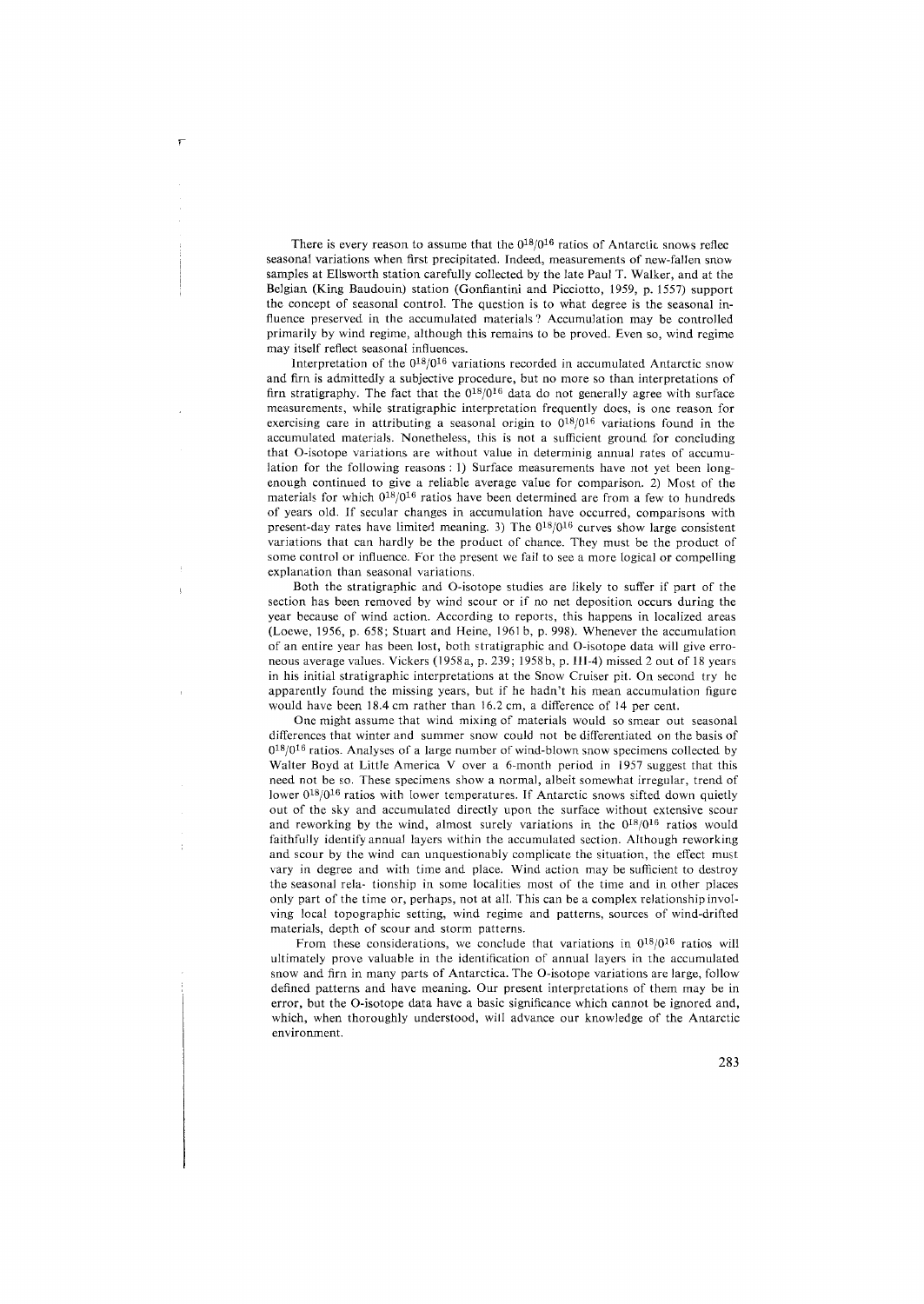The interpretations of  $0^{18}/0^{16}$  variations offered herein suggest that past accumulation rates in Antarctica may have been significantly larger than indicated by current surface measurements or stratigraphic determinations. This possibility should stimulate further critical evaluation of methods used and should motivate a continued attack on the problem of determining Antarctic accumulation, present and past, until the differences are resolved.

## **REFERENCES**

ANDERSON, V. H. (1958) Byrd station Glaciological data, 1957-58. *Ohio State Univ.*, Res. Found., Rept. 825-1, pt. II, 264 p.<br>BENER, J. A. (1958) Deep core drilling program, Byrd station, Antarctica: Amer.<br>Geophys. Union,

tique à partir de leur concentration en Deuterium. Comptes rendus de séances<br>de l'Académie des Sciences, Tome 252, p. 437-439.<br>CAMERON, R. L. and Goldthwait, R. P. (1961) The U S-1 G Y contribution to Antarctic<br>glaciology.

No. 5, 197 p.<br>DANSGAARD, W. (1953) The abundance of 0<sup>18</sup> in atmospheric water and water vapor.<br>Tellus, Vol. 5, p. 461-469.<br>DREVINSKY, P. J., and others. (1958). Natural aerosols and nuclear debris studies,<br>Air Force Cambr

B. 30-34.<br>EPSTEIN, Samuel (1956) Variation of the 0<sup>18</sup>/0<sup>16</sup> ratio of fresh water and ice. Publ. 400,<br>U.S. Natt. *kead.* Sci. 2, 20-23.<br>EPSTEIN, Samuel and MAYEDA, T. (1953) Variation of 0<sup>18</sup> content of waters from<br>natu

r

.

 $\cdot$ 11

I